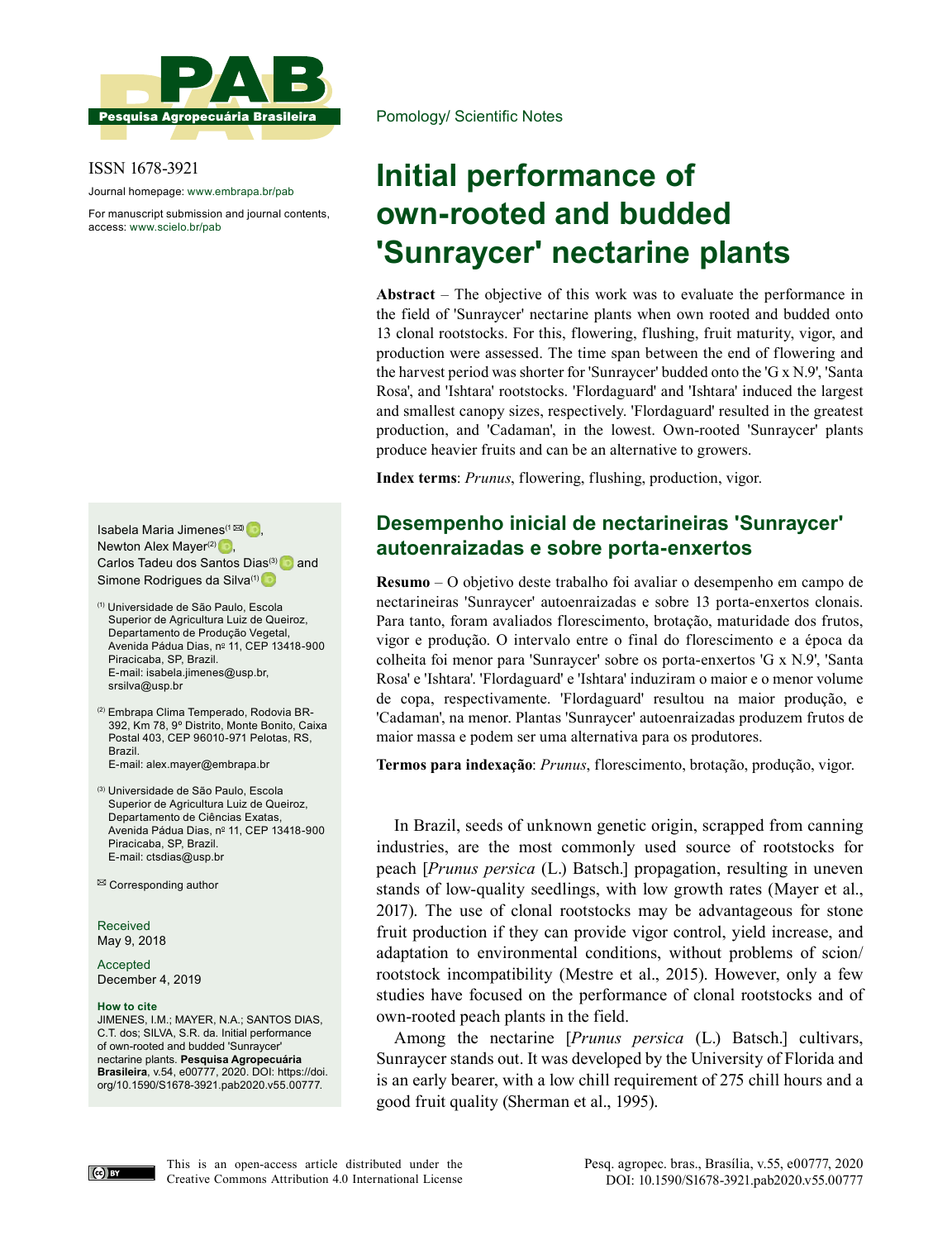The objective of this work was to evaluate the performance in the field of 'Sunraycer' nectarine plants when own rooted and budded onto 13 clonal rootstocks.

Flowering, flushing, fruit maturity, vigor, and production were assessed. Own-rooted 'Sunraycer' plants were compared with those budded onto the following clonal rootstocks: 'Flordaguard' (*P*. *persica* x *Prunus davidiana* Franch.); 'Cadaman' (*P*. *persica* x *P*. *davidiana*); 'Barrier' (*P*. *persica* x *P*. *davidiana*); 'G x N.9' (*P*. *persica* x *Prunus dulcis* D.A.Webb); 'Ishtara' [(*Prunus cerasifera* Ehrh. x *Prunus salicina* Lindl.) x (*P*. *cerasifera* x *P*. *persica*)]; 'Santa Rosa' (*P*. *salicina*); and 'Okinawa', 'Tsukuba-1', 'Tsukuba-2', 'Tsukuba-3', 'Nemared', 'México Fila 1', and 'I-67-52-4' (*P*. *persica*). Most of these rootstocks are resistant to nematodes, and 'Santa Rosa' is also resistant to waterlogging.

'Sunraycer' nursery trees were produced at the nursery of the Frutplan company, located in the municipality of Pelotas, in the state of Rio Grande do Sul, Brazil. Herbaceous cuttings of the rootstocks and the scion were collected from three-year-old mother plants. The plants were budded by inverted T-budding on January 2014 and were then planted at Escola Superior de Agricultura Luiz de Queiroz, in the municipality of Piracicaba, in the state of São Paulo, Brazil (22º42'30"S, 47º38'30"W, at 546 m altitude), in July 2014, in a 6.0x3.0-m spacing, with 555 trees per hectare, without supplemental irrigation, being conducted as recommended by the crop management guidelines for peach trees (Aguiar et al., 2014). The local climate is Cwa, according to the Köppen-Geiger classification, humid subtropical, with a dry winter, a hot summer, and a low number of chill hours below 7.2ºC (Figure 1). The soil is a clayey to very clayey Nitossol Vermelho eutrófico (Santos et al., 2018), i.e., a red eutrophic Oxisol.

All nursery trees were trained in a vase (opencenter) system and evaluated during 2015 and 2016. Canopy volume (V) was determined using the formula:  $V = \pi \times a \times b \times h/3$  (Schiaffino & Radice, 2009), where a and b are the canopy radius in perpendicular and parallel directions to the plant row, respectively; and h is plant height, measured with a ruler from the insertion point of the first limb, before winter pruning in both years.

In 2016, the following variables were assessed: full bloom date and final date of flowering, considered as  $\geq$  50% and  $\leq$  5% open flowers, respectively; initial and final date of sprouting, determined at the greentip and fully-open bud stages, respectively; initial and final date of fruit harvest, when the first and the last fruit of each plot were picked; number of fruits per plant; mean fruit weight (g), calculated from the quotient between total fruit weight and total fruit number harvested from each plot; fruit yield (kilogram per plant), estimated from mean fruit weight (kg) and number of fruits per plant; and yield efficiency  $(kg m<sup>-3</sup>)$ , calculated from the ratio between fruit yield (kilogram per plant) and canopy volume (cubic meter per plant).

The experiment was conducted in a randomized complete block design, with 14 treatments with four single-tree replicates. Data were subjected to the analysis of variance (Anova), and means were compared by the least significant difference test at 5% probability, using the SAS software, version 9.3 (SAS Institute Inc., Cary, NC, USA). For some variables, the original data were transformed in order to meet Anova assumptions, as indicated in Table 1.

The time span between the end of flowering and the end of the harvest period was of 78 days for 'Sunraycer' budded onto the 'G x N.9' and 'Santa Rosa' rootstocks, and of 64 days on 'Ishtara', which were considered the shortest periods (Table 1); however, these three rootstocks induced an extended flowering period. These results confirm the early-maturation habit of the 'Sunraycer' nectarine. 'Sunraycer' nectarines were harvested from October 3 to October 18, a period of low fruit offer.

In 2015, the 'Flordaguard' and 'Ishtara' rootstocks induced the largest and the smallest canopy volume in 'Sunraycer' nectarine plants, respectively. Similar results were obtained in 2016, when the 'Tsukuba-1' rootstock also induced a large canopy volume (Table 1). Other authors, however, did not find any difference in canopy volume among combinations of Maciel and Chimarrita peach cultivars budded onto the 'Flordaguard' and 'Okinawa' rootstocks (Comiotto et al., 2013). 'Ishtara' was always among the less invigorating rootstocks (Salvador et al., 2014), and may be recommended for higher-density plantings.

The fruit yield of 'Sunraycer' nectarine plants was low, both when own rooted and when budded onto the different clonal rootstocks (Table 1), which might be explained by the lack of enough chill accumulation to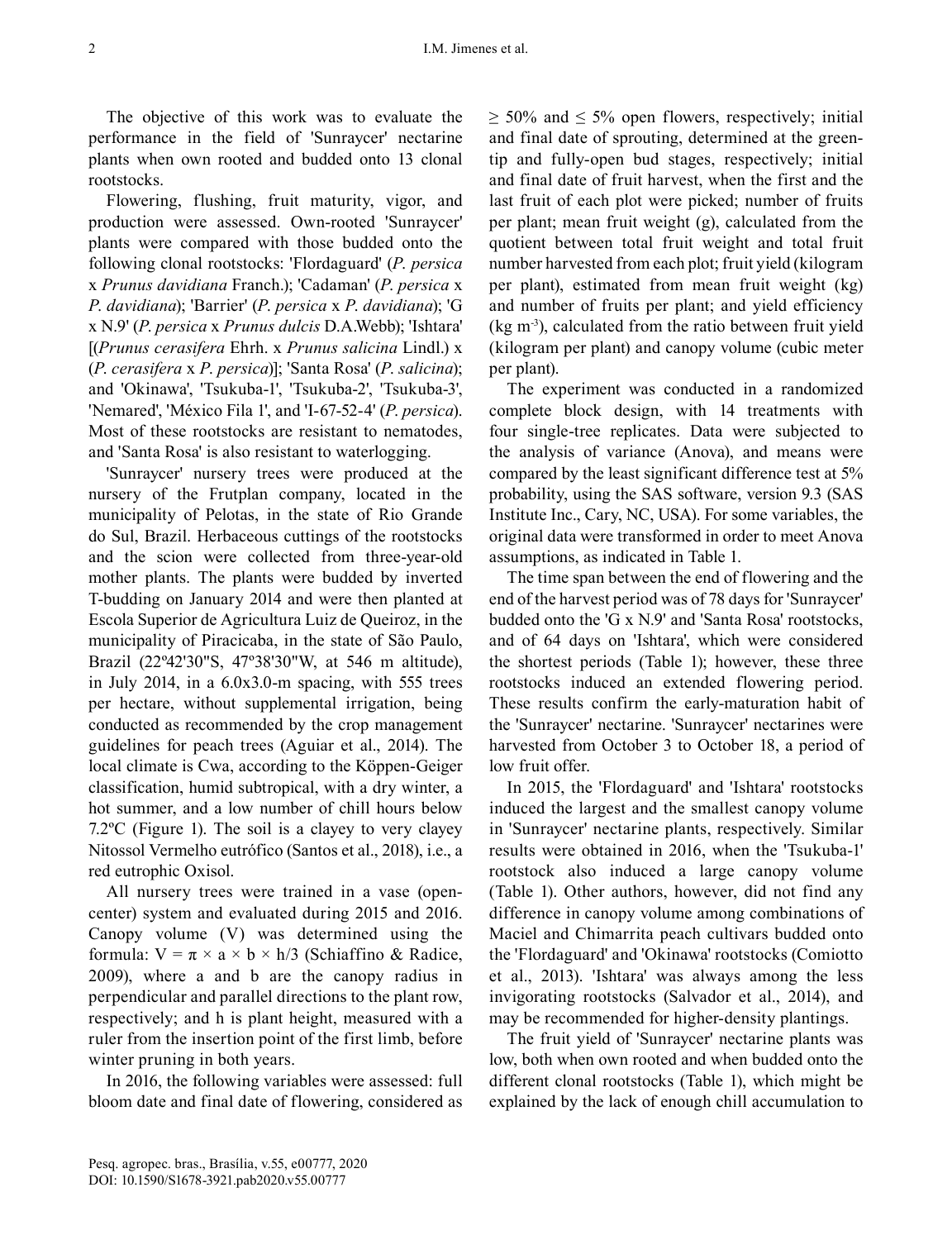break bud dormancy at the experimental site (Figure 1 B). An annual chill requirement of 275 hours, with air temperatures between  $0$  and  $7.2$ °C, has been defined for 'Sunraycer' nectarine plants (Sherman et al., 1995); however, this condition must be reconsidered, since higher air temperatures, between 10 and  $15^{\circ}$ C, were reported to be enough for overcoming the bud dormancy of 'Turmalina' peach trees grown in Pelotas, in the state of Rio Grande do Sul (Chavarria et al., 2009). During both experimental years, flowering took place after the accumulation of a given number of hours with air temperatures below  $15^{\circ}$ C, totaling



**Figure 1.** Mean monthly rainfall and air relative humidity (A); and chill hours (CH) below 15, 12, 10, and 7.2ºC, as well as maximum (Tmax), minimum (Tmin), and mean (Tmean) air temperatures (B) in 2015 and 2016. Data were collected by the automated meteorological station located at Escola Superior de Agricultura Luiz de Queiroz, in the municipality of Piracicaba, in the state of São Paulo, Brazil.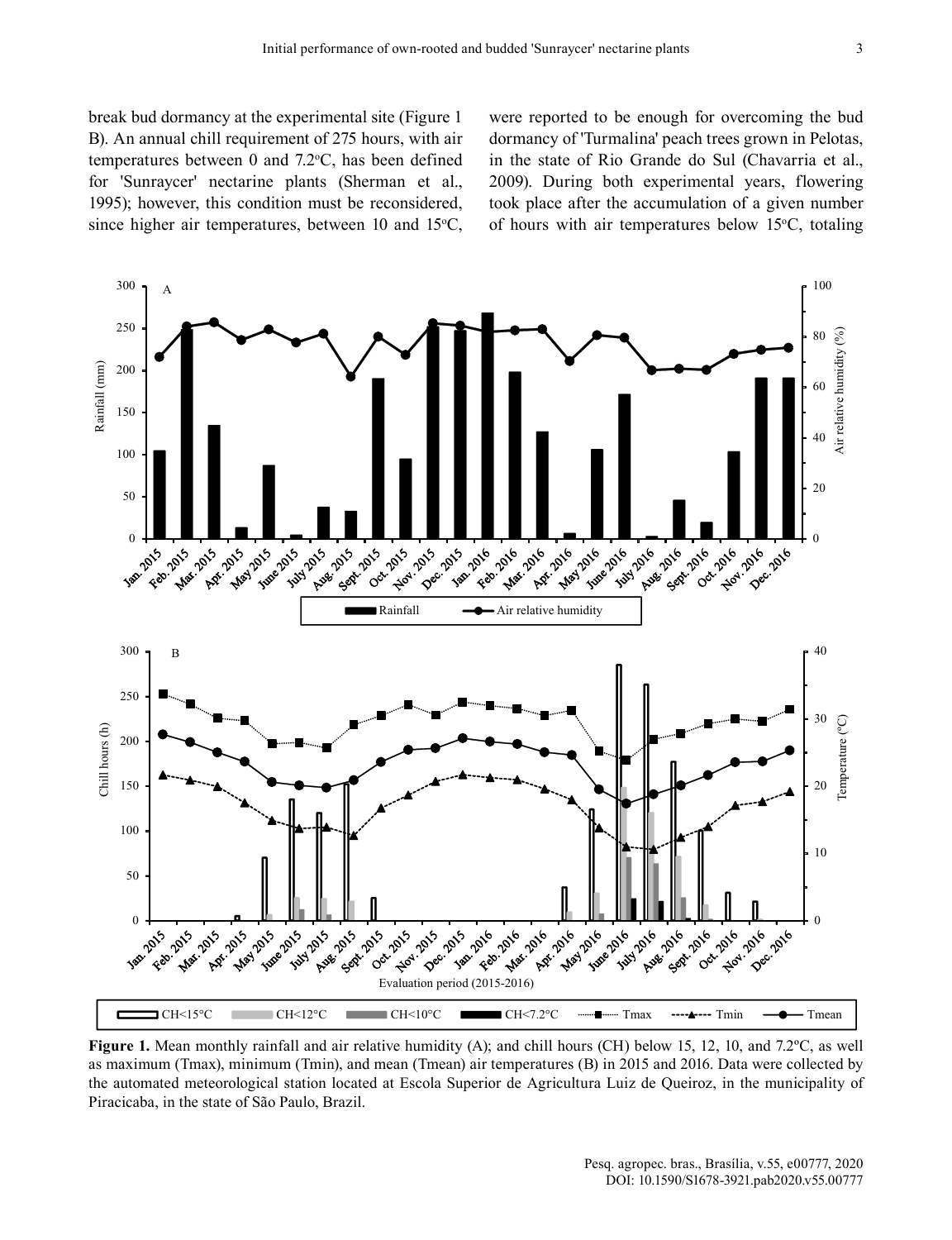|                                                                                                                                                               |                                                                                                              | YE                    | $\left(kg\ m^3\right)$          | 2016(4)             |
|---------------------------------------------------------------------------------------------------------------------------------------------------------------|--------------------------------------------------------------------------------------------------------------|-----------------------|---------------------------------|---------------------|
|                                                                                                                                                               | t (FN), fruit weight (FW), fruit yield (FY), and yield efficiency (YE), of own-rooted and budded 'Sunraycer' | FY (kg per            | plant)                          | 2016(3)             |
|                                                                                                                                                               |                                                                                                              | EN                    | $\mathbf{G}$                    | 2016 <sup>(2)</sup> |
|                                                                                                                                                               |                                                                                                              | E                     |                                 | $2016^{(2)}$        |
|                                                                                                                                                               |                                                                                                              |                       |                                 | 2016 <sup>(2)</sup> |
|                                                                                                                                                               | ipality of Piracicaba, in the state of São Paulo, Brazil <sup>(1)</sup> .                                    | Canopy volume         | $(\mathcal{N}, \mathfrak{m}^3)$ | $2015^{(2)}$        |
|                                                                                                                                                               |                                                                                                              | 뚬                     |                                 | 田                   |
|                                                                                                                                                               |                                                                                                              |                       |                                 | FD                  |
|                                                                                                                                                               |                                                                                                              |                       | Harvest                         |                     |
|                                                                                                                                                               |                                                                                                              | events in $2016$      | ăυ                              | £                   |
|                                                                                                                                                               |                                                                                                              | Dates of phenological | Sprouti                         |                     |
|                                                                                                                                                               |                                                                                                              |                       |                                 |                     |
|                                                                                                                                                               |                                                                                                              |                       | Flowering                       |                     |
| Table 1. Initial (ID) and final dates (FD) of flowering, sprouting, and harvest, as well as time span between the end of flowering and the end of harvest (EF | to EH), canopy volume, fruit number per plan<br>nectarine ( <i>Prunus persica</i> ) plants, in the munic     | Featmen               |                                 |                     |
| Pesq. agropec. bras., Brasília, v.55, e00777, 202<br>DOI: 10.1590/S1678-3921.pab2020.v55.00777                                                                |                                                                                                              |                       |                                 |                     |

| Treatment                                                                                                                                                                                                                                                      |            |           |                  | Dates of phenological events in 2016 |              |         | Ë              | Canopy volume |              | E            | FW                  | FY (kg per          | YE                                     |
|----------------------------------------------------------------------------------------------------------------------------------------------------------------------------------------------------------------------------------------------------------------|------------|-----------|------------------|--------------------------------------|--------------|---------|----------------|---------------|--------------|--------------|---------------------|---------------------|----------------------------------------|
|                                                                                                                                                                                                                                                                | Flowering  |           |                  | Sprouting                            | Harvest      |         | S,             | $(V, m^3)$    |              |              | ම                   | plant)              | $\left(\text{kg m}^{\text{-3}}\right)$ |
|                                                                                                                                                                                                                                                                | Full bloom | ED        | $\triangle$      | ED                                   | $\mathbf{r}$ | Ë       | H              | $2015^{(2)}$  | $2016^{(2)}$ | $2016^{(2)}$ | 2016 <sup>(2)</sup> | $2016^{(3)}$        | 2016(4)                                |
| Barrier                                                                                                                                                                                                                                                        | July 1     | July 19   | July             | Aug. 23                              | Oct. 3       | Oct. 18 | 5              | 4.58abcd      | 3.55cde      | 34.75b       | 61.13b              | 2.82abcd            | 0.794abcd                              |
| Cadaman                                                                                                                                                                                                                                                        | $July$ 1   | July 19   | July             | Sept. 5                              | Oct. 3       | Oct. 18 | $\overline{5}$ | 4.87abc       | 3.92bcde     | 15.00c       | 51.40b              | 0.69e               | 0.176f                                 |
| $G \times N.9$                                                                                                                                                                                                                                                 | July       | Aug. 1    | $July$ 1         | Sept. 5                              | Oct. 3       | Oct. 18 | 78             | 5.09ab        | 4.10abcde    | 41.00ab      | 50.65b              | 1.98cd              | 0.483bcde                              |
| México Fila                                                                                                                                                                                                                                                    | July       | July 14   | July             | Aug. 15                              | 3<br>Öct.    | Oct. 18 | 66             | 4.66abcd      | 4.76abc      | 33.50bc      | 67.00               | $2.11$ bcd          | 0.443bcde                              |
| $1 - 67 - 52 - 4$                                                                                                                                                                                                                                              | July       | July 19   | July             | Sept. 5                              | 3<br>Oct.    | Oct. 18 | $\overline{5}$ | 3.63bcde      | 5.24ab       | 35.00b       | 53.25b              | 1.87cd              | $0.357$ def                            |
| Tsukuba-1                                                                                                                                                                                                                                                      | July       | July 11   | July             | Aug. 15                              | Oct. 3       | Oct. 18 | 99             | 3.18def       | 6.37a        | 69.00ab      | 52.18b              | 4.38ab              | 0.688abcd                              |
| Tsukuba-2                                                                                                                                                                                                                                                      | $July$ 1   | July 19   | $\lim_{y \to 0}$ | Aug. 15                              | Oct. 3       | Oct. 18 |                | 3.13def       | 2.97de       | 62.50ab      | 55.20b              | 3.00abc             | 1.010a                                 |
| Tsukuba-3                                                                                                                                                                                                                                                      | luly 1     | July 14   | $July$ 1         | Sept. 5                              | Oct. 3       | Oct. 18 | $\delta$       | 3.35cdef      | 4.08bcde     | 47.50ab      | 51.98b              | 2.04 <sub>bcd</sub> | $0.500$ abcd                           |
| Santa Rosa                                                                                                                                                                                                                                                     | $July$ 1   | Aug. 1    | $July$ 1         | Aug. 23                              | Oct. 3       | Oct. 18 | 78             | 2.66ef        | 4.18abcd     | 28.25bc      | 36.90c              | 1.02de              | $0.244$ ef                             |
| Flordaguard                                                                                                                                                                                                                                                    | $July$ 1   | July $14$ | $\frac{1}{2}$    | Sept. 5                              | 3<br>Oct.    | Oct. 18 | 96             | 5.43a         | 5.99a        | 107.00a      | 51.10b              | 5.36a               | 0.895abc                               |
| Nemared                                                                                                                                                                                                                                                        | $July$ 1   | July 19   | $\frac{1}{2}$    | Sept. 5                              | Oct. 3       | Oct. 18 | $\overline{5}$ | 3.87abcde     | 4.60abc      | 36.75b       | 52.08b              | 2.00 <sub>bcd</sub> | 0.435 cde                              |
| Ishtara                                                                                                                                                                                                                                                        | July       | Aug. 15   | $\lim_{x\to 0}$  | Sept. 5                              | Oct. 3       | Oct. 18 | 2              | 1.95f         | 2.87e        | 51.50ab      | 53.46b              | 2.82abcd            | 0.983ab                                |
| Okinawa                                                                                                                                                                                                                                                        | luly 1     | July 11   | $\frac{1}{2}$    | Aug. 23                              | Oct. 3       | Oct. 18 | 99             | 3.79bcde      | 4.36abc      | 34.00bc      | 49.80b              | 1.72cd              | 0.394cde                               |
| Own-rooted                                                                                                                                                                                                                                                     | July:      | July 19   | huly             | Sept. 5                              | Oct. 3       | Oct. 18 | $\overline{5}$ | 5.19ab        | 4.42abc      | 34.50bc      | 115.40a             | 2.86abc             | $0.647$ abcd                           |
| p-value                                                                                                                                                                                                                                                        |            |           |                  |                                      |              |         |                | $-0.0001$     | 0.01         | 0.0652       | 0.0001              | 0.048               | 0.0075                                 |
| CV(%)                                                                                                                                                                                                                                                          |            |           |                  |                                      |              |         |                | 27.82         | 8.49         | 18.18        | 11.86               | 12.02               | 10.35                                  |
| <sup>(0)</sup> Means followed by equal letters, in the columns, do not differ by the least significance difference test, at 5% probability. Original data were transformed by: $\hat{y} = \log_0(y)^{2}$ , $\hat{y} = y^{0.2(4)}$ , and $\hat{y} = y^{0.2(4)}$ |            |           |                  |                                      |              |         |                |               |              |              |                     |                     |                                        |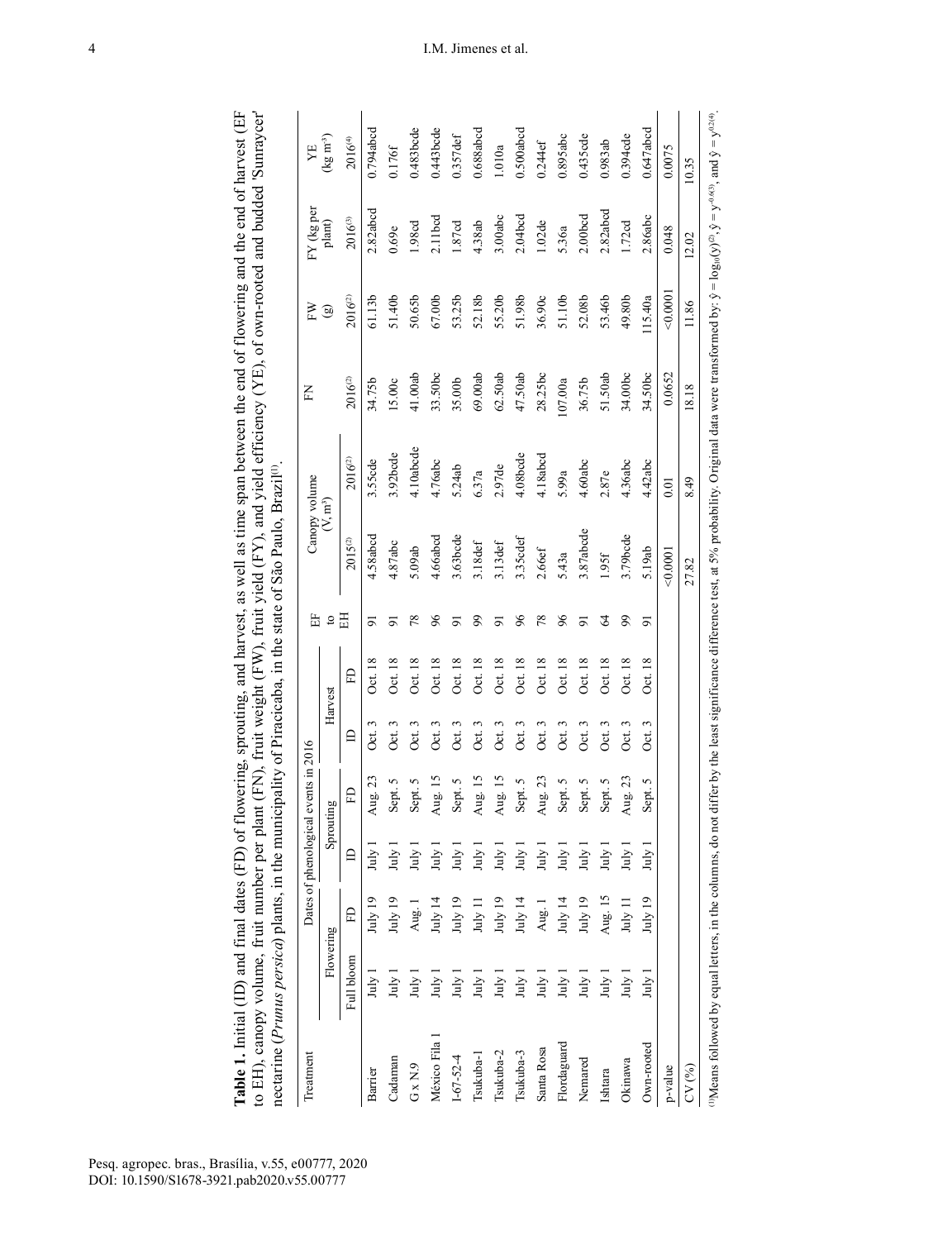482 hours in 2015 and 446 hours in 2016. Therefore, that temperature threshold may be considered when calculating chill accumulation to overcome the bud dormancy of 'Sunraycer' nectarine plants under local conditions.

Other factors also affected flowering and fruit set. One was the occurrence of low relative air humidity levels at bloom, which may desiccate pollen grains and reduce stigma receptiveness and fruit set (Nava et al., 2009). The others included: a weak vegetative flushing at the end of flowering and the beginning of fruit set, reducing photoassimilate availability to support fruit set and growth; a irregular flowering, caused by no hydrogen cyanamide application on the dormant flower buds and the growing regime under rainfed conditions.

'Flordaguard' induced a higher yield, being similar to the 'Tsukuba-1', 'Tsukuba-2', and 'Ishtara' rootstocks (Table 1). Own-rooted plants had the largest mean fruit weight, which overpassed the values found by Della Bruna & Moreto (2011) in the South of Brazil for the 'Sunraycer' nectarine budded onto 'Okinawa'; therefore, those plants may represent a new potential business option for the grower. It should be noted that plant performance is not only influenced by the evaluated genotype and year of study, but also by the climatic and soil conditions at the growing site (Nava et al., 2009).

The 'Cadaman' and 'Santa Rosa' rootstocks induced the lowest yield and yield efficiency, while 'Okinawa' also performed poorly regarding productivity (Table 1). The 'Tsukuba-2' rootstock induced a higher yield efficiency of  $1.010 \text{ kg m}^3$ , compared with 'Cadaman', which showed the lowest value of  $0.176$  kg m<sup>-3</sup>, but did not differ significantly from 'Barrier'  $(0.794 \text{ kg m}^3)$ , 'Tsukuba-1' (0.688 kg m<sup>-3</sup>), 'Tsukuba-3' (0.500 kg m<sup>-3</sup>), 'Flordaguard' (0.895 kg m<sup>-3</sup>), 'Ishtara' (0.983 kg m<sup>-3</sup>), and the own-rooted plants  $(0.647 \text{ kg m}^3)$ . Likewise, Mestre et al. (2015) verified that 'Big Top' nectarine plants budded onto low-invigorating rootstocks had a similar yield efficiency to those budded onto more invigorating ones. 'Flordaguard', 'Tsukuba-1', 'Tsukuba-2', 'Ishtara', and the own-rooted plants had an outstanding performance for most of the productionrelated variables.

The 'Flordaguard' rootstock stands out in terms of tree vigor and fruit yield, whereas the standard 'Okinawa' rootstock is not suitable for the Sunraycer nectarine cultivar and may be replaced by other rootstocks. Own-rooted 'Sunraycer' nectarine plants produce heavier fruits and can be an alternative to growers, especially since, in Piracicaba, this nectarine is harvested from October 3 to October 18, a period of low fruit offer. These results, however, should be further confirmed in future studies with mature trees.

## **Acknowledgments**

To Empresa Brasileira de Pesquisa Agropecuária (Embrapa), for financial support (Project MP2 n° 02.13.06.001.00.00); and to Conselho Nacional de Desenvolvimento Científico e Tecnológico (CNPq), for scholarship granted (Project no. 830703/1999-3) and for research productivity fellowships granted.

### **References**

AGUIAR, A.T. da E.; GONÇALVES, C.; PATERNIANI, M.E.A.G.Z.; TUCCI, M.L.S.; CASTRO, C.E.F. de (Ed.). **Instruções agrícolas para as principais culturas econômicas**. 7.ed. ver. e atual. Campinas: Instituto Agronômico, 2014. 452p. (IAC. Boletim nº 200).

DELLA BRUNA, E.; MORETO, A.L. Desenvolvimento dos frutos de pêssego 'Aurora' e nectarina 'Sunraycer' no sul de Santa Catarina. **Revista Brasileira de Fruticultura**, v.33, p.485-492, 2011. Volume especial. DOI: https://doi.org/10.1590/S0100- 29452011000500065.

CHAVARRIA, G.; HERTER, F.G.; RASEIRA, M. do C.B.; RODRIGUES, A.C.; REISSER, C.; SILVA, J.B. da. Mild temperatures on bud breaking dormancy in peaches. **Ciência Rural**, v.39, p.2016-2021, 2009. DOI: https://doi.org/10.1590/ S0103-84782009000700010.

COMIOTTO, A.; FACHINELLO, J.C.; HOFFMANN, A.; GALARÇA, S.P.; MACHADO, N.P.; PREZOTTO, M.E.; HASS, L.B. Desenvolvimento, produção e qualidade dos frutos de pessegueiros enxertados sobre diferentes porta-enxertos. **Semina: Ciências Agrárias**, v.34, p.3553-3562, 2013. Suplemento 1. DOI: https://doi.org/10.5433/1679-0359.2013v34n6Supl1p3553.

MAYER, N.A.; BIANCHI, V.J.; FELDBERG, N.P.; MORINI, S. Advances in peach, nectarine and plum propagation. **Revista Brasileira de Fruticultura**, v.39, e-355, 2017. DOI: https://doi.org/10.1590/0100-29452017355.

MESTRE, L.; REIG, G.; BETRÁN, J.A.; PINOCHET, J.; MORENO, M.Á. Influence of peach-almond hybrids and plumbased rootstocks on mineral nutrition and yield characteristics of 'Big Top' nectarine in replant and heavy-calcareous soil conditions. **Scientia Horticulturae**, v.192, p.475-481, 2015. DOI: https://doi.org/10.1016/j.scienta.2015.05.020.